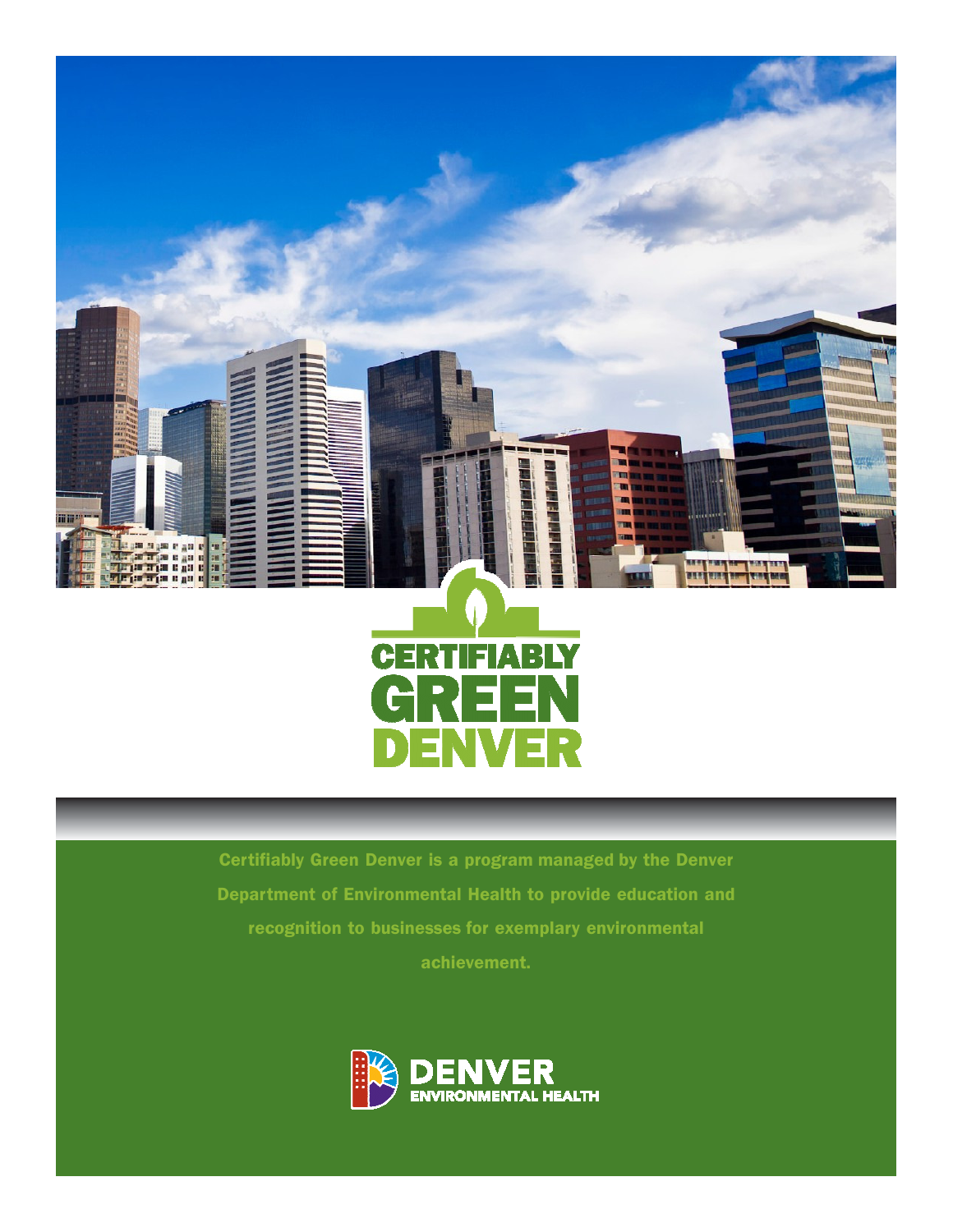### Why Participate?

**Compliance** - Proper management practices help minimize wastes, reduce downtime, and keep you in compliance with regulations.

Cost Savings - Less waste means lower disposal and operating costs. Efficient use of materials, water, and energy saves money.

Public Image - Superior environmental practices positively affect your image with customers, the community and employees.

Public Recognition - CGD publicly recognizes certified businesses through free advertising. This includes Internet listings and advertising in the newspaper, magazines, radio, and water bill inserts. Certified businesses receive a framed certificate and a window decal from CGD.

### CGD Offers:

- > Assessments to identify water conservation and energy-efficiency options.
- > Information and assistance to meet your business' environmental sustainability needs.
- > Public recognition for your environmental efforts.

### Environmental Achievement for Offices and Retail

Certifiably Green Denver (CGD) is a voluntary and nonregulatory program that provides free educational outreach and technical assistance on a variety of environmental issues to businesses in the City and County of Denver. The primary goals of the program are to increase participation and adoption of sustainable practices to minimize use of hazardous materials, improve energy efficiency and water conservation, and decrease the use of resources and generation of waste.

Our Partners are leaders in the business community who are setting the standard for environmental sustainability.

### Certification Criteria

CGD has developed industry-specific criteria that target environmental issues and concerns specific to the office and retail environments.

The criteria are separated into five categories: Business Management, Energy Efficiency, Water Conservation, Resource Management, and Transportation. All core criteria, plus two electives, must be met in each category to achieve the certification. The elective criteria are intended to provide businesses the flexibility to take advantage of initiatives that are of most interest and benefit to them.

In order to maintain certification, businesses must continue to comply with the core criteria and complete at least two new elective criteria every year. CGD staff will follow-up annually with certified businesses to ensure that they continue to meet the certification criteria, to encourage further improvement, and to lend assistance in overcoming technical issues and challenges.

# How Do I Get Started?

Contact CGD for more information or to get started. Program staff will visit your business to go over the certification process, benefits, and program criteria. CGD would be pleased to help your business achieve full certification, or complete any of the individual components of the environmental achievement.

Call CGD at 720-865-5457 or visit our website at www.Denvergov.org/CGD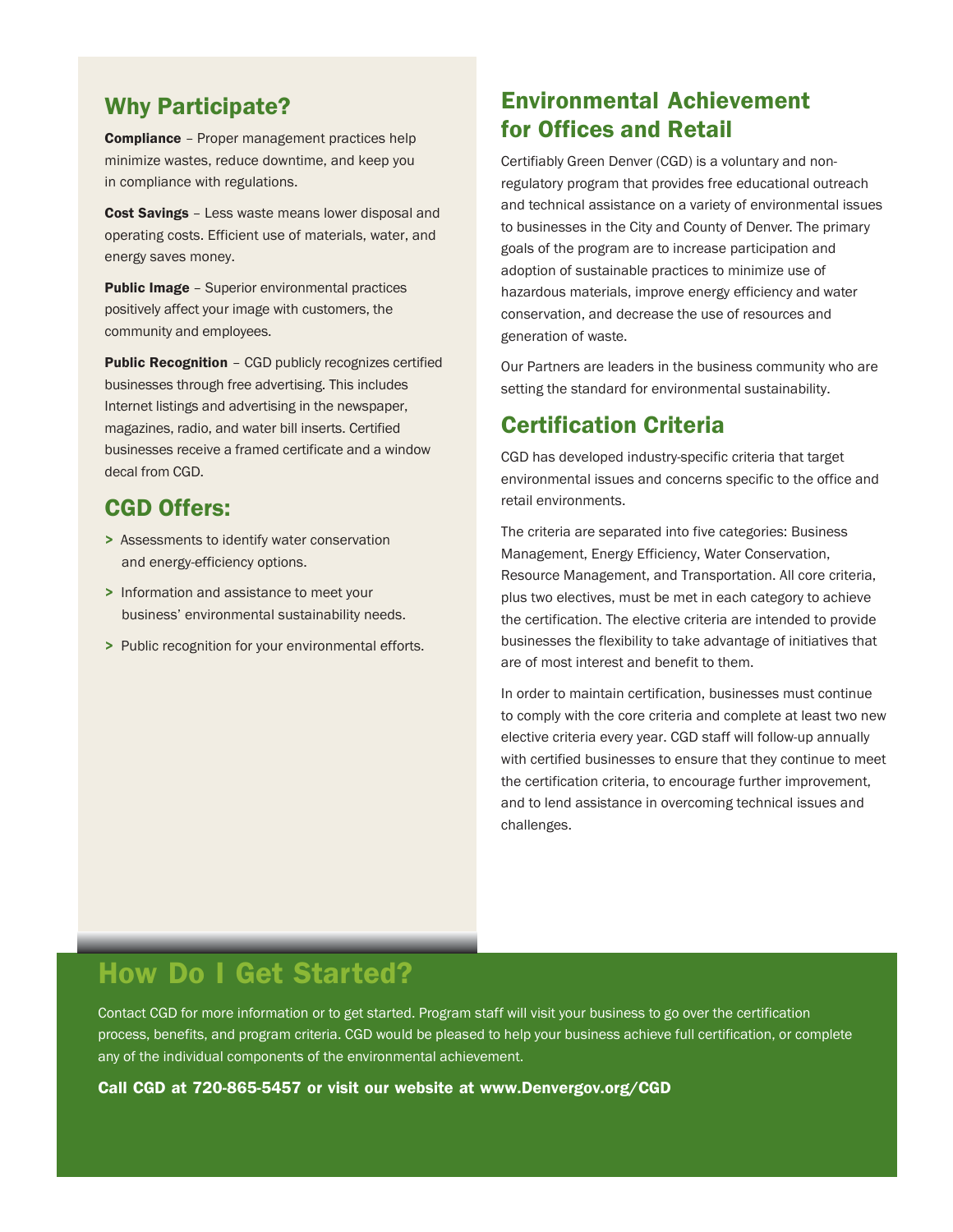# **Business Management**

Sustainability has many definitions, but the basic principles and concepts remain constant: balancing economic and financial need, protecting public health and the environment, and fostering social equity to improve the quality of life for future generations and ourselves. A good first step towards making your business sustainable is getting your employees and customers involved in the process to build a culture of sustainability.

#### Core Criteria – Complete All

 Educate all stakeholders (employees, customers, other businesses) about your business operation's environmental practices and the CGD program and certification process.

 Verify your organization is in compliance with all applicable environmental regulations, including, but not limited to the following:

\_\_\_ Denver Noise Ordinance

\_\_\_ Air Emission and CFC Requirements

\_\_\_ Universal Waste Rules\*\*

\_\_\_ Stormwater Management Requirements\*\*

\_\_\_ OSHA Hazard Communication - Safety Data Sheets (SDSs).

 Encourage other businesses to participate in the program or adopt sustainable practices. Provide referral information for at least one other business.

 Post the CGD certification decal and/or logo in a prominent location on your storefront, lobby and/or company website or window, etc.

Provide business energy, water and waste usage metrics on an annual basis.

 Conduct an annual assessment with CGD to evaluate your operating practices and to identify opportunities for improving environmental practices.

#### Elective Criteria - Choose Two

 Adopt a policy/mission statement that demonstrates your business's commitment to environmental stewardship and communicate the policy to all employees.

 Organize a "Green Team" to oversee and document your certification and ongoing environmental practices. Publicize your environmental practices on your website and/or in-house display.

Participate in a community improvement program or event.

Provide incentives for your employees to volunteer with environmental and/or other organizations.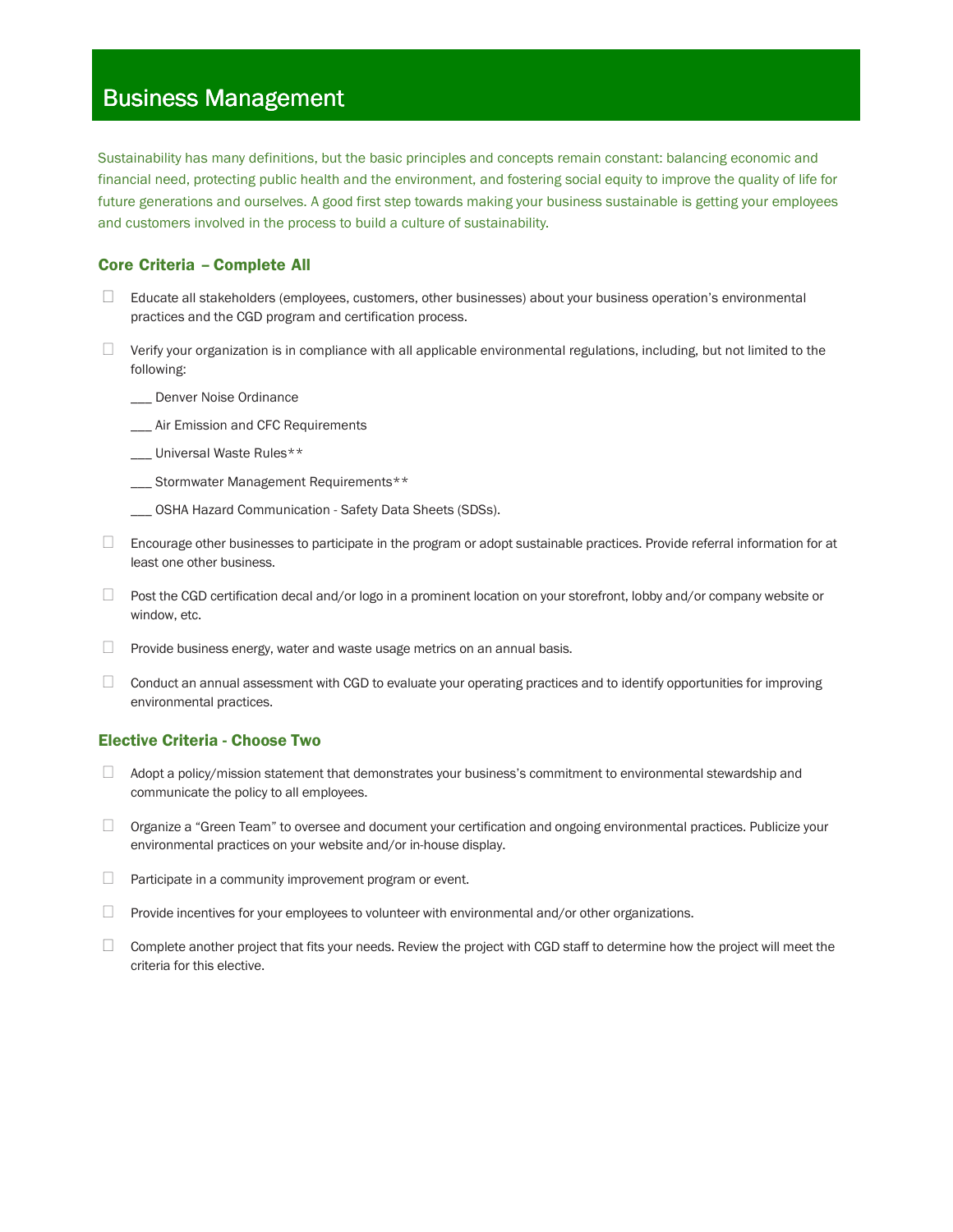### Energy Efficiency

Energy efficiency means using less energy to heat and cool buildings; heat and circulate water; and operate lights, equipment, and machinery without sacrificing productivity or comfort. Energy efficiency can increase profits and improve productivity.

### Core Criteria – Complete All

Maintain appliances in the break room; clean refrigerator coils regularly, replace old or missing door gaskets.

Prohibit the use of space heaters and portable fans.

Use automatic power-down computer programs.

When purchasing or renting new computers, consider lap top or notebook computers, which use much less energy.

Provide power strips for office equipment.

Educate staff and require that all non-essential lighting, equipment and machines be turned off after business hours.

Require any new equipment purchases or rentals to be ENERY STAR-rated when available.

Sign-up for on-line account access with Xcel Energy to track your energy usage at oam.xcelenergy.gridpoint.com/

Implement a regularly scheduled preventative maintenance plan for HVAC equipment.

Replace all incandescent light bulbs with compact fluorescent light bulbs (CFLs) or LEDs.

 Replace older style T-12 fluorescent tubes with T-8 or super T-8 fluorescent tubes, which use 20-40% less energy (rebates available). T-8 ballasts have a lifetime of approximately 55,000 hours.

Set thermostat to 75°F for cooling and 68°F for heating.

Replace all Exit signs with LED or electroluminescent alternatives.

#### Elective Criteria - Choose Two

Install programmable thermostats with locking covers to prevent tampering Install "vending misers" on all vending machines.

Eliminate the use of personal printing devices and use a multipurpose central printer.

Insulate water heaters, boilers, major hot water pipes.

Shade sun-exposed windows and walls during the warm season: use blinds, awnings, sunscreens, shade trees or shrubbery.

Purchase at least 10% of annual energy consumption from a renewable energy source.

Encourage your building management or landlord to join Watts to Water at: www.wattstowater.org

Become an ENERGY STAR PARTNER.

Install occupancy sensors in low-traffic areas.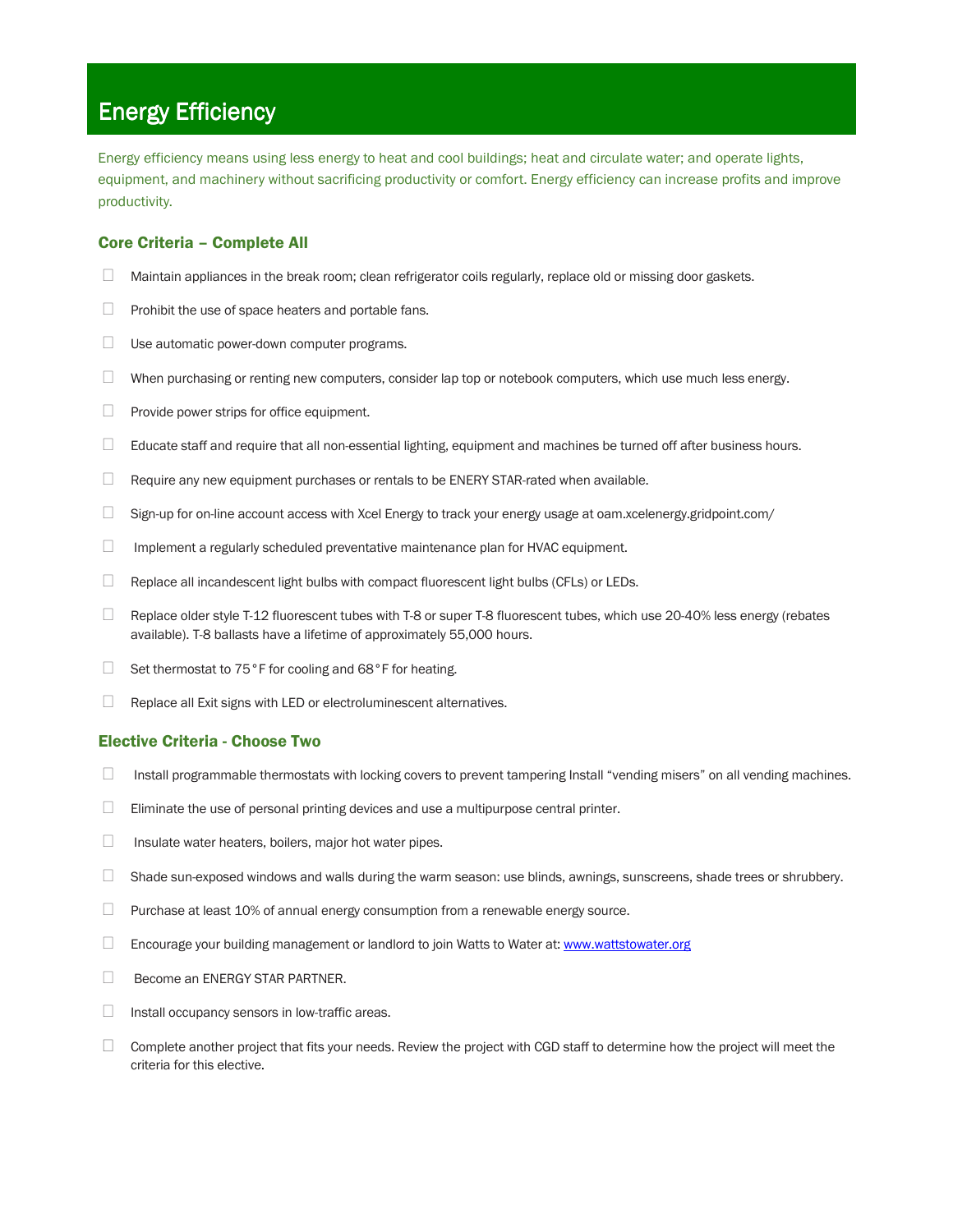## Water Conservation and Quality

Although water covers nearly three-quarters of the earth, less than one percent is clean, fresh water. Therefore, it is vital that we both conserve and protect this critical resource. When evaluating potential savings, don't forget to consider costs to heat and treat the water.

### Core Criteria – Complete All

If sub-metered, sign-up for on-line account access with Denver Water to track water usage.

 Clean outdoor areas with a broom and damp mop instead of a hose. This includes parking lots, sidewalks, alleys or patios. Never hose off outdoor hardscapes or use detergents unless collected and properly disposed\*\* (required by state and local regulations).

Regularly check for plumbing leaks and repair immediately upon detection.

If sub-metered, request a free water audit from Denver Water.

 Educate employees to reduce water usage at all times (e.g. turning off water while washing hands, dishes), using signage or email reminders (CGD can provide signage).

Install low flow aerators or control valves in faucets - 1.0 gallon per minute (gpm) or less.

Install toilets that use 1.6 gallons per flush (gpf) or less.

### Elective Criteria - Choose Two

 Maintain a map of your property, identifying directions(s) of stormwater flow and locations of storm drain inlets. DEH can assist.

Install 0.5 gallon per minute (gpm) sensor-controlled sinks in restrooms.

 Install high-efficiency or waterless urinals in men's restrooms (rebates available). Install drip irrigation for all trees and planting beds.

Reduce turf areas with low water consuming, or drought resistant vegetation.

Water landscape in the evenings, overnight, or early mornings.

Install drip irrigation for all trees and planting beds.

Retrofit toilets with 1.28 gallons per flush (gpf) or less (rebates available).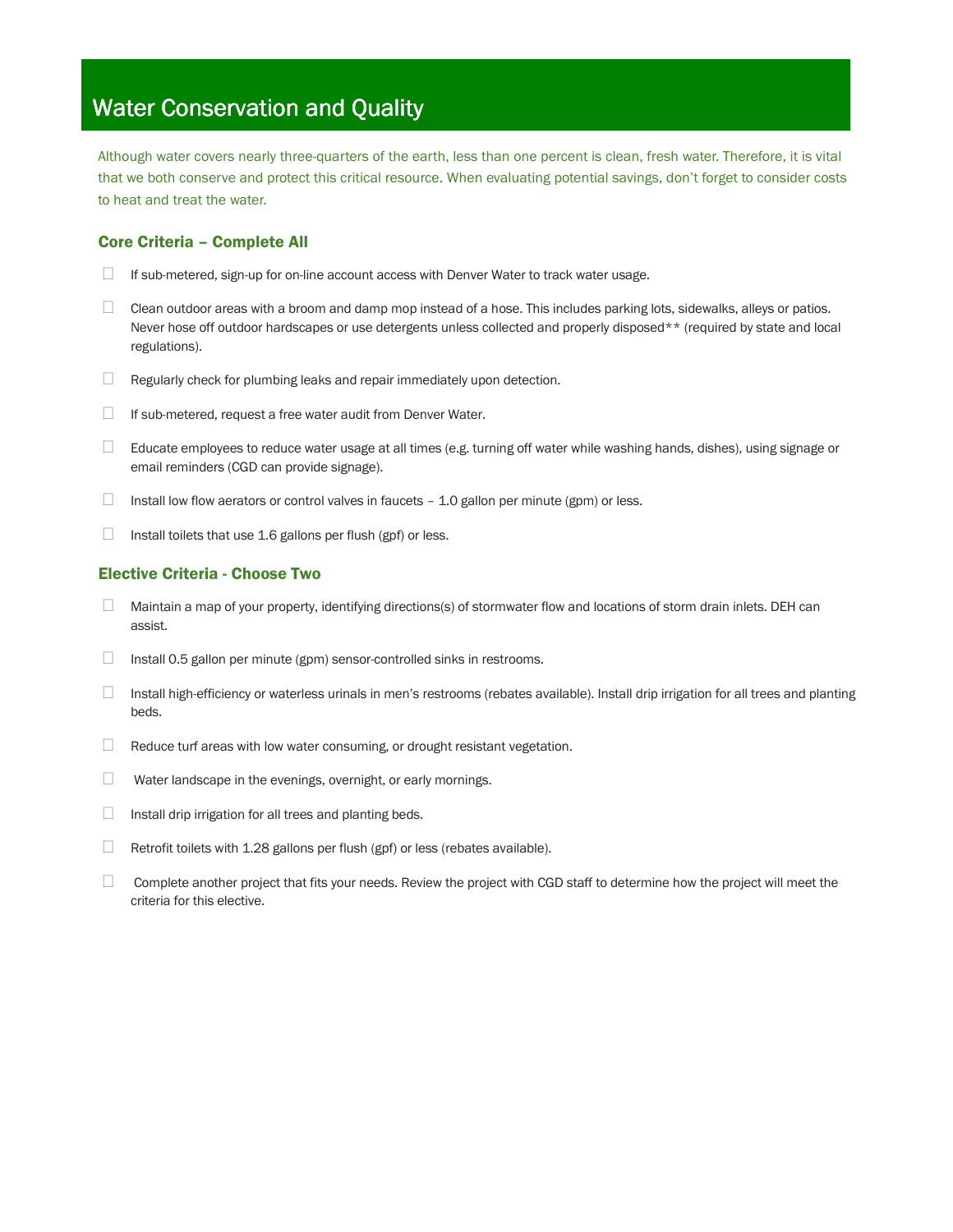### **Resource Management**

Reduce, Reuse, Recycle. Reducing consumption, reusing existing materials, and recycling as the final step saves resources and money. Purchasing products with recycled content increases the demand for recycling and drives improvements in quality and price. Check for health hazards associated with the products that you use, and look for less toxic alternatives.

#### Core Criteria – Complete All

Designate a recycling coordinator to take responsibility for monitoring and maintaining recycling and composting programs.

Conduct a waste assessment to identify the types and percentage of waste that are currently being generated and recycled\*\*.

 Conduct an on-going education and training program about recycling, composting, waste reduction, and other environmental topics. Document dates and methods (emails, meetings, lunch presentations, etc.).

Purchase 100% recycled content paper products with at least 30% post consumer content.

Recycle all cardboard, mixed paper, aluminum, glass, plastic and co-mingled containers.

Purchase environmentally preferable (e.g. biodegradable, naturally-derived, organic) cleaning products and soaps.

Stock only reusable, compostable, or recyclable, kitchenware for staff use.

Send used toner cartridges back to the manufacturer or local service provider for recycling or refilling.

Set printer and copier defaults to double sided.

paper documents by having electronic forms or contracts where possible

#### Elective Criteria - Choose Two

Implement a composting program.

Give your customers the choice of whether or not they want their purchases bagged.

Donate usable outdated equipment and supplies to nonprofit groups, schools, etc.

Implement a comprehensive, written environmentally preferred purchasing program.

 Arrange for cooperative buying through an association, co-located business groups, building management, etc. Buy local products where possible to reduce vehicle miles traveled.

 Work with vendors to minimize and/or take back non-recyclable product packaging and used or damaged products for reuse and recycling. Or, chose vendors that already offer these services.

Purchase furnishings that are used or made with reclaimed or recycled materials.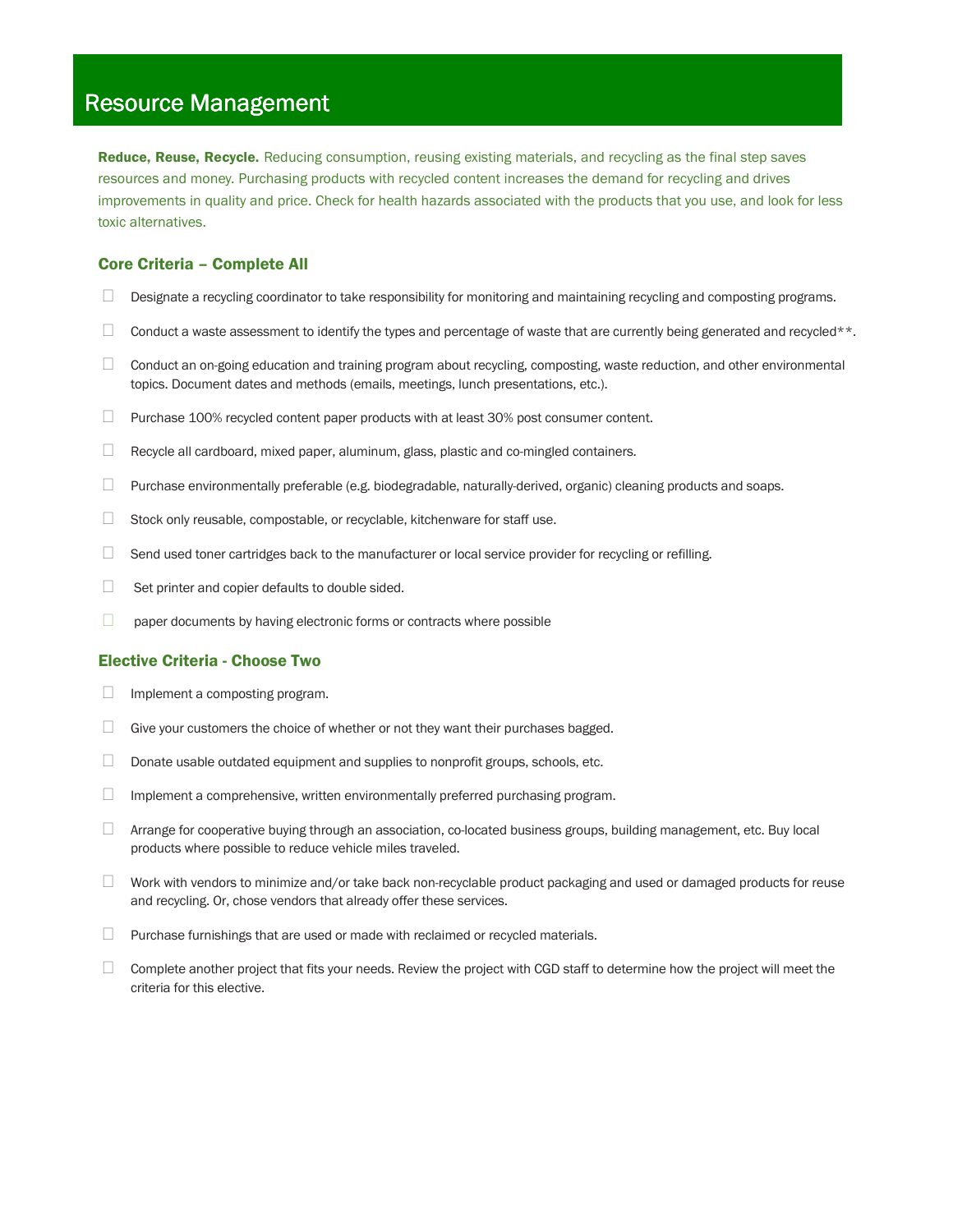## **Transportation**

Sustainable transportation reduces pollution by increasing the quality of public transportation, cycling and walking, uses cleaner fuels and technologies, encourages trip consolidation and planning thus reducing vehicle miles traveled.

#### Core Criteria – Complete All

 Adopt an anti-idling vehicle policy for employees, customers and vendors who conduct business at your establishment and for your transportation vehicles; vehicles may not idle for more than 5 minutes in any one hour period (with limited exceptions based on temperature conditions).

 Fuel vehicles early in the morning, or late in the evening whenever possible. Link trips to accomplish all errands for your facility in one outing.

 Promote alternative transportation methods for getting to and from work to your employees. Alternative methods could include riding a bike, walking, carpooling, or taking the bus.

Consider telecommuting and/or flexible schedules so workers can avoid heavy traffic and reduce vehicle miles traveled.

Provide information on carpooling, van pooling bicycling, walking and public mass transportation to staff and guests.

#### Elective Criteria - Choose Two

Install bike racks for customers and employees in a secure location.

 Provide the opportunity and incentives for employees to participate in Bike-To-Work Day. Provide free or discounted bus passes or Eco-passes to employees.

Provide plug-in vehicle charging to customers with electric vehicles.

Become a Denver B-cycle Business Supporter.

 Provide shower facilities for employees, who walk, jog or bike to work. Consider contracting with a nearby health facility for the use of their showers.

Provide an incentive to customers who use RTD or bike (small discount or coupon on next visit).

Install GPS/routing devices on delivery vehicles to improve fuel economy and reduce vehicle miles traveled.